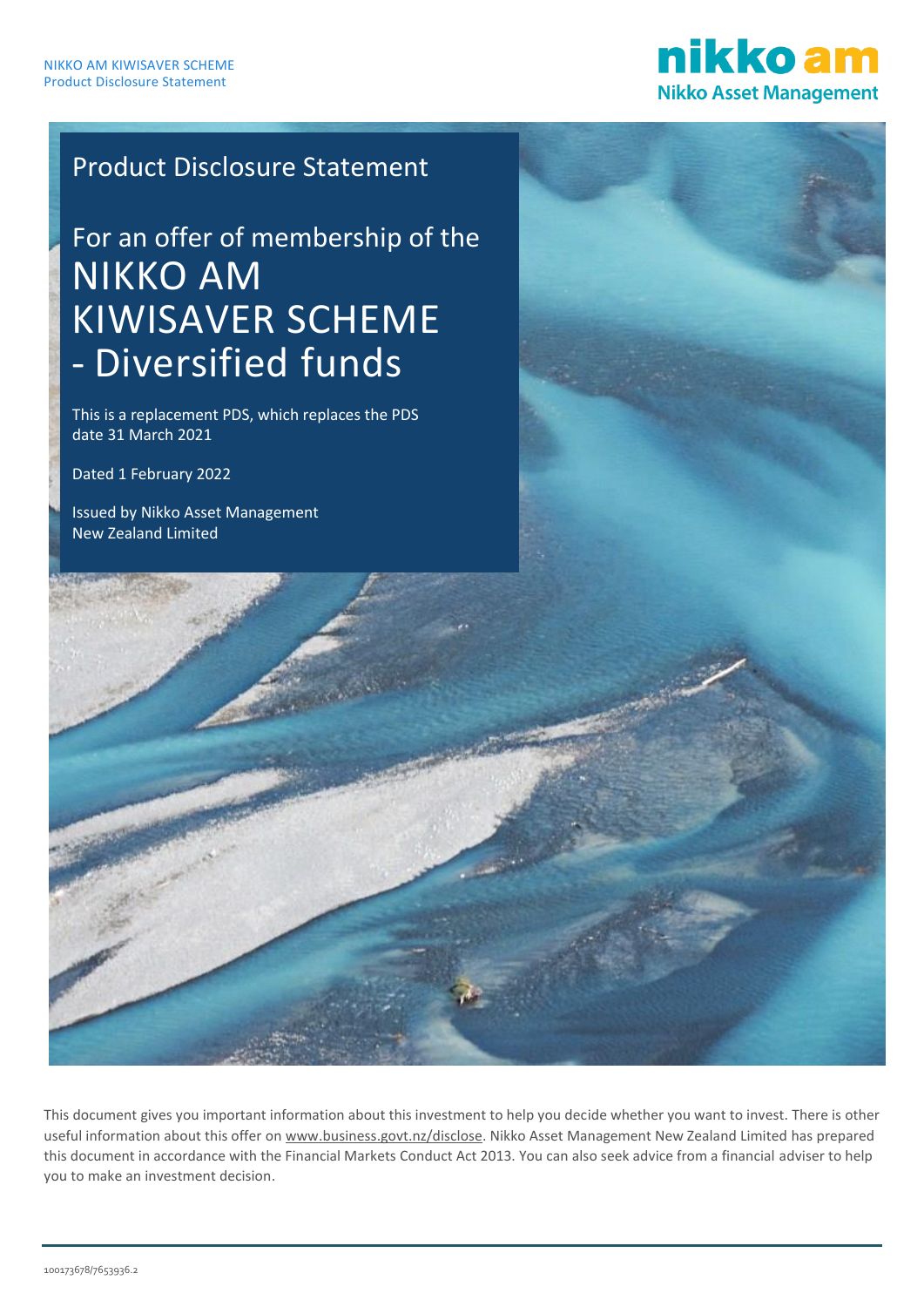# <span id="page-1-0"></span>**1. Key information summary**

### **What is this?**

This is a managed investment scheme. Your money will be pooled with other investors' money and invested in various investments. Nikko Asset Management New Zealand Limited (**Nikko AM**, **we**, **us** or **our**) will invest your money and charge you a fee for its services. The returns you receive are dependent on our investment decisions and the performance of the investments. The value of those investments may go up or down. The types of investments and the fees you will be charged are described in this document.

### **What will your money be invested in?**

Nikko AM KiwiSaver Scheme (Scheme) has nine funds available to invest in<sup>1</sup>, the three diversified funds are included in this Product Disclosure Statement (**PDS**). These investment options are summarised below. More information about the investment target and strategy for each investment option is provided at Section 3.

| <b>Fund name</b>     | <b>Description and investment</b><br>objectives                                                                                                                 | Risk indicator <sup>2</sup>                                                                 | Annual fund charges (% p.a. of<br>Net Asset Value (NAV)). All<br>fees and expenses are inclusive<br>of GST where applicable. If you<br>are receiving financial advice,<br>servicing and advice fees may<br>also be applicable 3 | <b>Indicative Buy/Sell Spread</b><br>of each<br>investment/redemption <sup>4</sup> |
|----------------------|-----------------------------------------------------------------------------------------------------------------------------------------------------------------|---------------------------------------------------------------------------------------------|---------------------------------------------------------------------------------------------------------------------------------------------------------------------------------------------------------------------------------|------------------------------------------------------------------------------------|
| Conservative<br>Fund | Diversified portfolio. Aims<br>to preserve capital and<br>achieve an investment<br>return above bank deposit<br>rates.<br>Low to medium level of<br>volatility. | Lower risk<br><b>Higher risk</b><br>Potentially lower returns<br>Potentially higher returns | 0.71%                                                                                                                                                                                                                           | 0.05%/0.05%                                                                        |
| <b>Balanced Fund</b> | Diversified portfolio. Aims<br>to generate a return while<br>minimising potential losses.<br>Medium to high level of<br>volatility.                             | Lower risk<br><b>Higher risk</b><br>Potentially higher returns<br>Potentially Inwer return  | 0.94% (estimate)<br>Performance-based fee: yes,<br>see Section 5 for an<br>explanation of the<br>underlying funds'<br>performance fee.                                                                                          | 0.09%/0.09%                                                                        |
| Growth Fund          | Diversified portfolio. Aims<br>to deliver growth in capital<br>value over the long term.<br>High level of volatility.                                           | Higher risk<br>Lower risk<br>Potentially lower returns<br>Potentially higher returns        | 1.09% (estimate)<br>Performance-based fee: yes,<br>see Section 5 for an<br>explanation of the<br>underlying funds'<br>performance fee.                                                                                          | 0.13%/0.13%                                                                        |
|                      |                                                                                                                                                                 |                                                                                             |                                                                                                                                                                                                                                 |                                                                                    |

**Other charges**: In addition, you will be charged a member fee of \$30 p.a., irrespective of how many funds you invest in.

<sup>1</sup> For information on the following investment options, please refer to the Nikko AM KiwiSaver Single Sector Funds PDS

NZ Cash Fund, NZ Corporate Bond Fund, Core Equity Fund, Global Shares Fund, ARK Disruptive Innovation Fund,

<sup>2</sup> As the funds have existed for less than 5 years, market index returns and wholesale fund returns have been used to calculate the risk indicators for the period January 2017 to March 2018 and actual fund returns for the period April 2018 to December 2021. Therefore, the risk indicator may provide a less reliable indicator of the potential future volatility of the funds.

<sup>3</sup> **Servicing and advice fees: (Applies only with your agreement and if you are receiving financial advice)** 

If we have received a letter of instruction from you to deduct an agreed fee payable to your financial adviser, we will deduct that agreed fee as a servicing and advice fee. This fee is capped at 0.50% per annum (incl. GST), and is paid monthly by redemption of units you hold, until you advise us that you no longer wish us to pay that fee.

4 These buy/sell spreads are stated as at the date of the PDS and are indicative only. See <https://www.nikkoam.co.nz/invest/buy-sell-spreads> for current rates.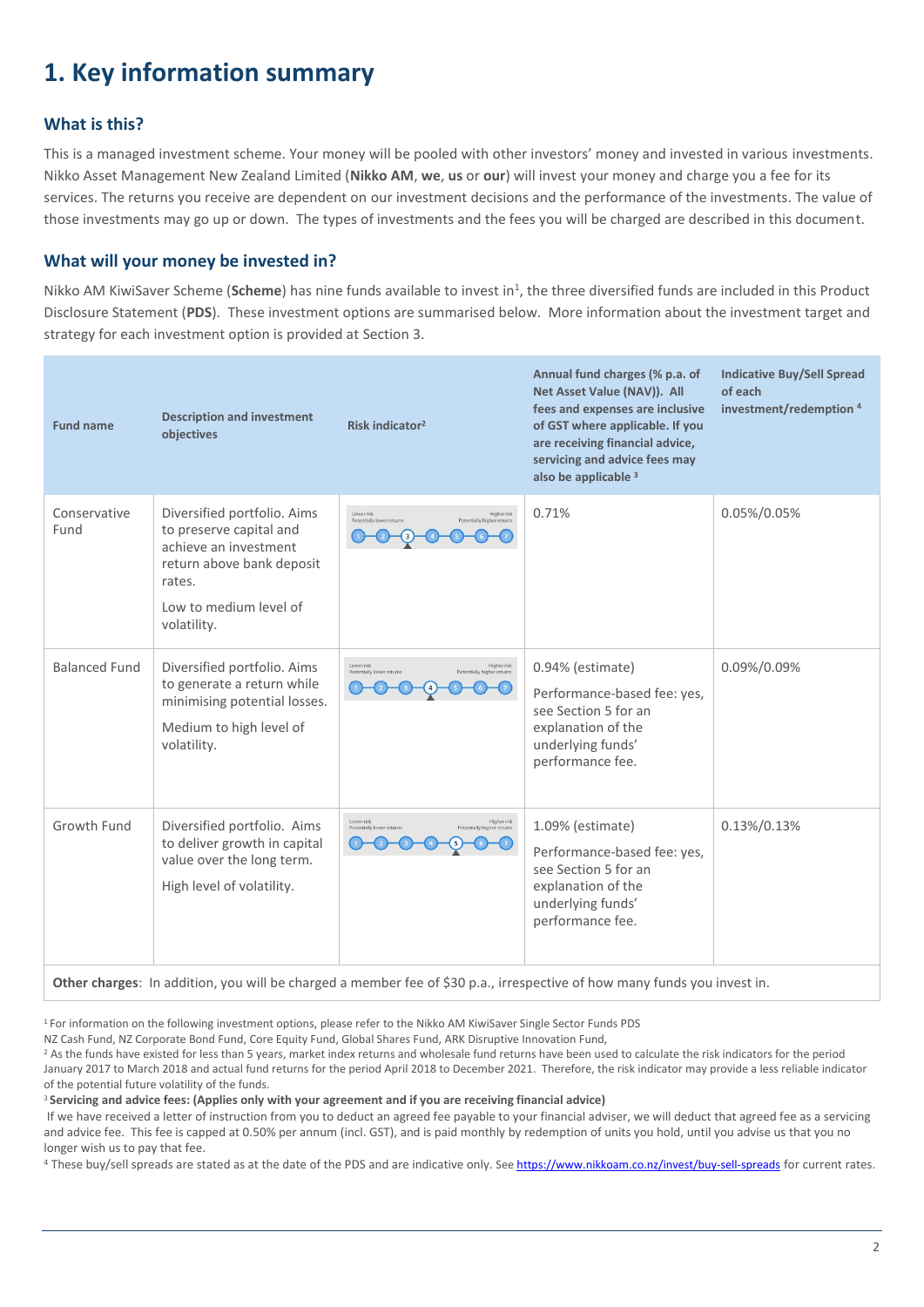**See Section 4 for an explanation of the risk indicator and for information about other risks that are not included in the risk indicator. To help you clarify your own attitude to risk, you can seek financial advice or work out your risk profile at www.sorted.org.nz/tools/investor-kickstarter.**

### Who manages the Scheme?

Nikko AM is the Manager of the Scheme. See Section 7 for details.

#### **How can you get your money out?**

Generally you cannot withdraw your KiwiSaver savings until you reach 65.

In some circumstances (such as buying your first home, suffering a serious illness or significant financial hardship, death, and permanent emigration to somewhere other than Australia), you may be able to withdraw some or all of your KiwiSaver savings early.

See Section 2 for more information*.*

#### **How will your investment be taxed?**

The Scheme is a portfolio investment entity (**PIE**). The amount of tax you pay in respect of a PIE is based on your prescribed investor rate (PIR). This can be 10.5%, 17.5%, or 28%. See Section 6 for more information.

#### **Where can you find more key information?**

Nikko AM is required to publish quarterly updates for the funds. The updates show the returns and the total fees actually charged to investors during the previous year. The latest fund updates are available a[t www.nikkoam.co.nz/invest/kiwisaver.](http://www.nikkoam.co.nz/invest/kiwisaver) The Manager will also give you copies of those documents on request.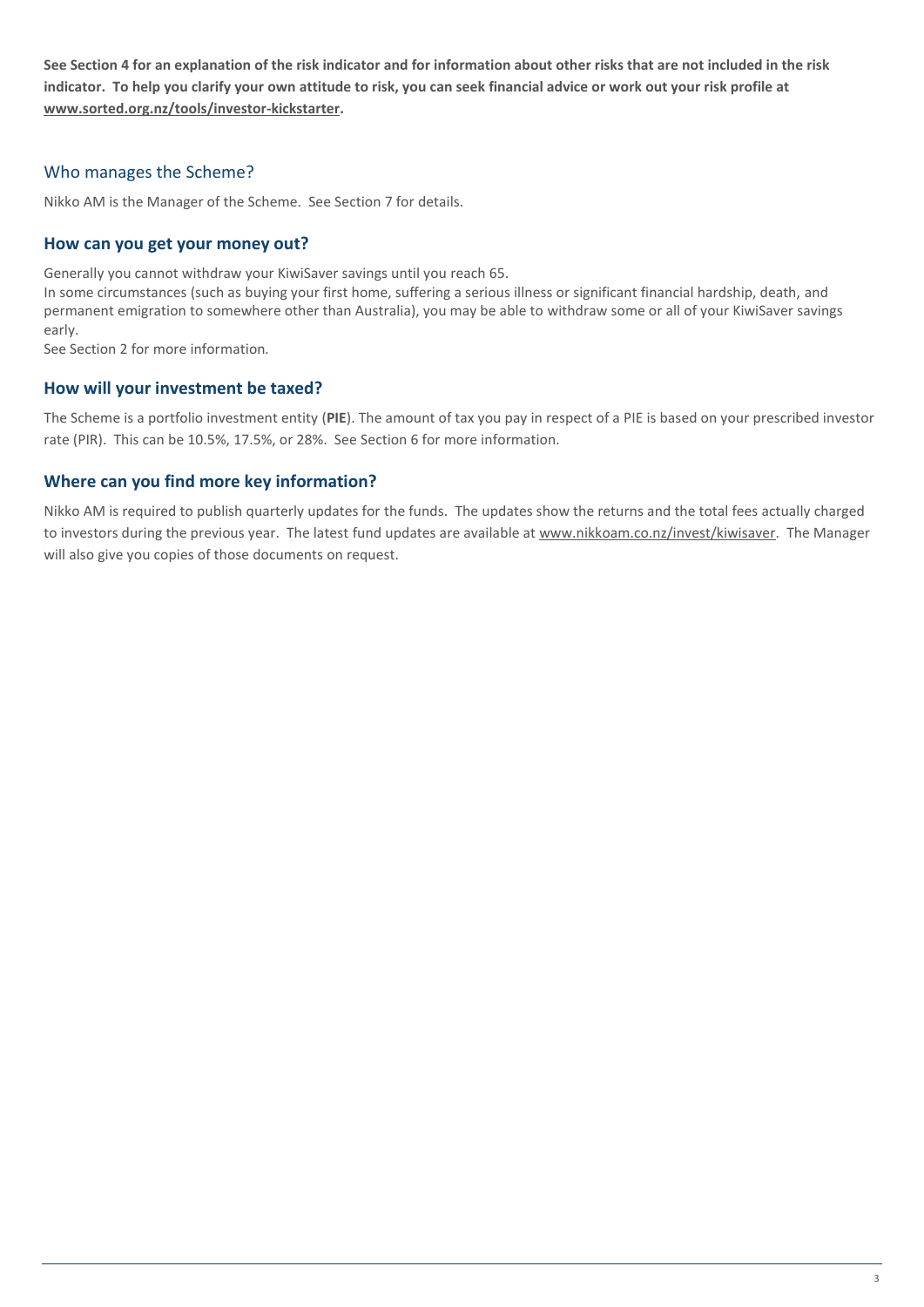# **CONTENTS**

| 1. KEY INFORMATION SUMMARY                | 2  |
|-------------------------------------------|----|
| 2. HOW DOES THIS INVESTMENT WORK?         | 5  |
| 3. DESCRIPTION OF YOUR INVESTMENT OPTIONS | 8  |
| 4. WHAT ARE THE RISKS OF INVESTING?       | 10 |
| 5. WHAT ARE THE FEES?                     | 12 |
| 6. WHAT TAXES WILL YOU PAY?               | 14 |
| 7. WHO IS INVOLVED?                       | 15 |
| 8. HOW TO COMPLAIN                        | 16 |
| 9. WHERE YOU CAN FIND MORE INFORMATION    | 17 |
| 10. HOW TO APPLY                          | 17 |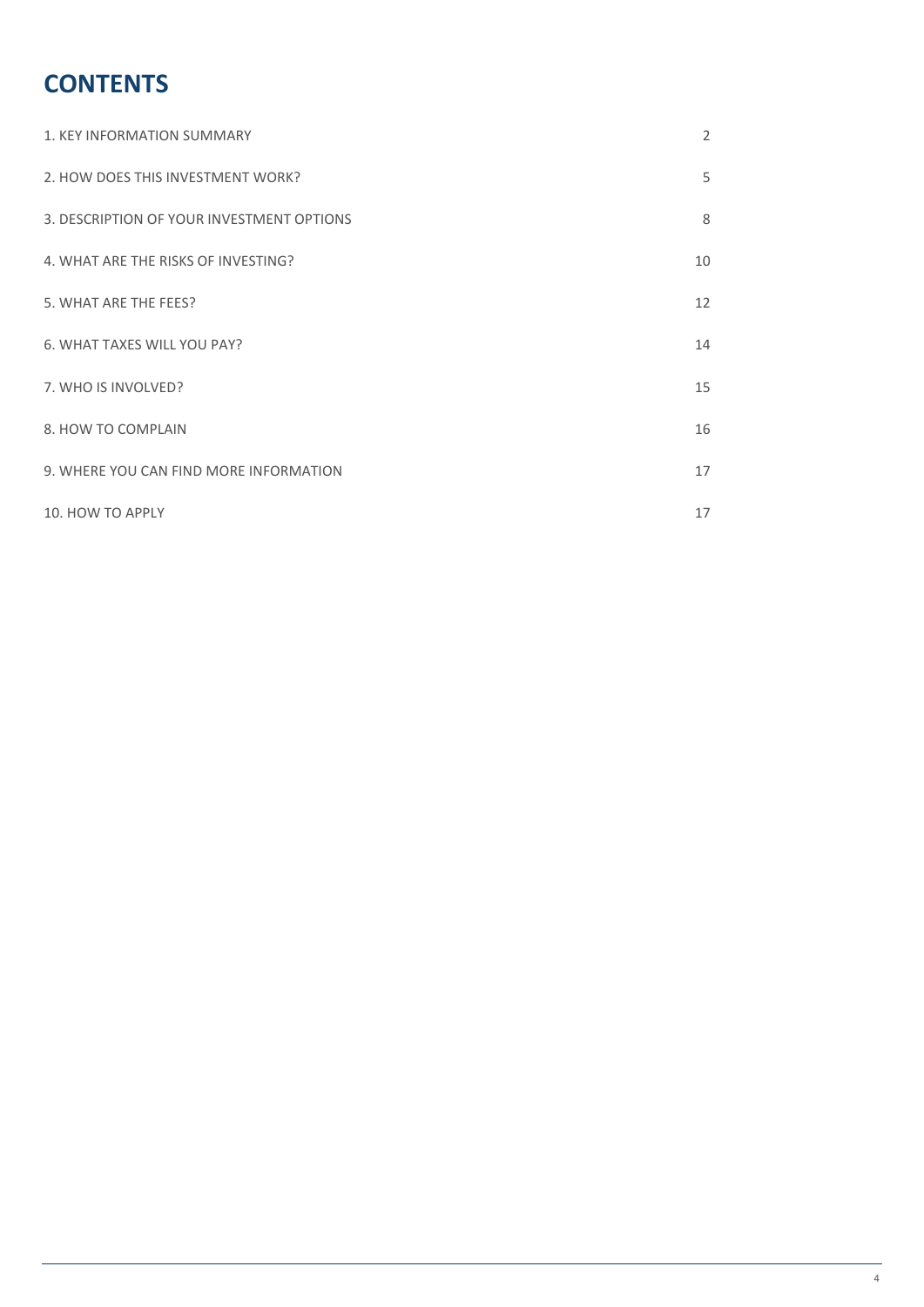# <span id="page-4-0"></span>**2. How does this investment work?**

This PDS offers membership of the Scheme. KiwiSaver is a long-term savings plan designed to help you save for your retirement.

The Scheme is a registered KiwiSaver scheme under the Financial Markets Conduct Act 2013 and is a trust which is governed by the Trust Deed dated 20 December 2017 as amended 13 March 2018 (the **Trust Deed**).

#### **About the Nikko AM KiwiSaver Scheme**

The Scheme has eight funds. You can invest in as many funds as you wish, and you can change your fund choice(s) at any time.

Your money is held on trust by the supervisor and pooled with the money of other investors in the fund(s). We invest this money on behalf of all investors in the fund.

The money you invest buys units in the fund(s) you select. Each unit has a price which is usually calculated on each business day by dividing the total net value of the fund's assets by the number of the fund's units on issue. The fund's assets are valued independently of us. The value of your investment will be affected by any change in the value of the fund's assets which is reflected in the fund's unit price.

Units give you the right to the returns from the assets of the fund, but do not give you legal ownership of any particular asset of the fund. The assets of each fund are not available to meet the liabilities of any other fund in the Scheme.

### **What are the benefits?**

The key benefits of investing in the Scheme include:

- your money is actively managed by our investment professionals;
- the Scheme has a range of investment options to suit different types of investors.

#### **Joining the Scheme**

If you are not already a KiwiSaver member, you can join the Scheme by applying to us directly if you are:

- a New Zealand citizen (or entitled to New Zealand permanent residency); and
- living or normally living in New Zealand.

If you are already a KiwiSaver member, you can transfer from another KiwiSaver scheme.

We may in our absolute discretion accept or refuse to admit any person as a member.

### **Making investments**

If you are an employee, your KiwiSaver contributions must be made at a rate of 3%, 4%, 6%, 8% or 10% of your gross (before-tax) salary or wages. If you do not choose a contribution rate, your contributions will be deducted at the 3% rate. The contributions are made from your after-tax salary or wages.

You can change your contribution rate at any time or take a "savings suspension" of between three months and one year (generally only after contributing for a year), which can be extended.

If you are self-employed or not working, or wish to make voluntary contributions to your KiwiSaver account, you can make one-off or regular lump sum payments.

#### **Employer contributions**

Your employer will generally also contribute a minimum of 3% of your before-tax pay, if:

- you are aged 18 or over and below your Qualifying Age; and
- are contributing to KiwiSaver through your pay.

Employer Superannuation Contribution Tax is deducted from employer contributions.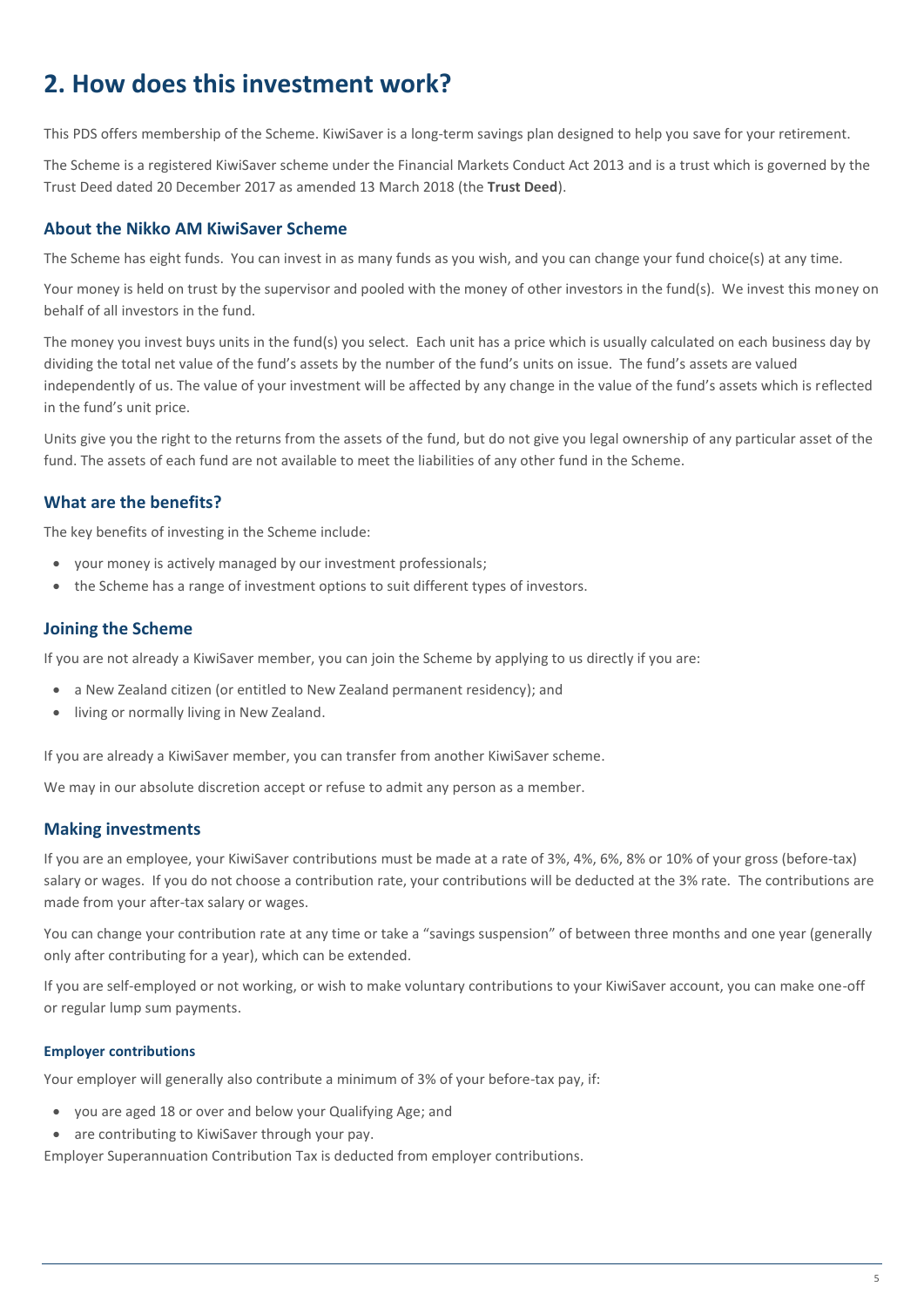#### **Government Contributions**

If you are eligible, the Government will also pay you a government contribution at the rate of 50 cents for every dollar you contribute, up to a maximum of \$521.43 each year (1 July to 30 June) as long as you:

- are aged 18 or over and below your Qualifying Age; and
- mainly live in New Zealand.

#### **Minimum Amounts**

The minimum ongoing voluntary contribution amount is \$20

There is no minimum initial investment amount.

#### **Withdrawing your investments**

KiwiSaver is a long term investment plan designed to help you to save for your retirement. In most cases you cannot withdraw your savings until you have reached the KiwiSaver Qualifying Age. This is the later of:

- the age of eligibility for New Zealand Superannuation (currently 65); or
- if you joined a KiwiSaver scheme or a complying superannuation fund before 1 July 2019, five years after you joined that scheme. After 1 April 2020, if you are subject to this 5-year lock in period you can elect to opt at any time after reaching the age of eligibility. If you opt out, you will no longer be eligible for compulsory employer contributions or government contributions.
- Those joining after this date are not subject to the 5-year lock in period.

You may be able to withdraw all or part of your KiwiSaver savings early in certain limited circumstances.

The table below shows the main types of withdrawal options available to you, and what you can withdraw.

| <b>Withdrawal type</b>                                                          | What I can withdraw       |               |              |                                     |                            |
|---------------------------------------------------------------------------------|---------------------------|---------------|--------------|-------------------------------------|----------------------------|
|                                                                                 | Your                      | Employer      | Government   | Kickstart <sup>1</sup> contribution | Superannuation savings     |
|                                                                                 | contributions             | contributions | Contribution | (if any)                            | transferred from Australia |
| Retirement (Qualifying Age)                                                     |                           |               |              |                                     |                            |
| Purchase of first home or<br>second chance home buyer <sup>2</sup>              |                           |               |              | $\mathbf{x}$                        | $\mathsf{x}$               |
| Significant financial hardship                                                  |                           |               | $\mathbf{x}$ | $\mathbf{x}$                        |                            |
| Serious illness                                                                 |                           |               |              |                                     |                            |
| Permanent emigration<br>overseas                                                |                           |               | $\mathbf{x}$ |                                     | $\mathbf{x}$               |
| Permanent emigration to<br>Australia <sup>3</sup>                               |                           |               |              |                                     |                            |
| Death                                                                           | $\checkmark$              |               |              |                                     |                            |
| Retirement withdrawal of<br>transferred Australian savings<br>from 60 years old | $\boldsymbol{\mathsf{x}}$ | $\mathsf{x}$  | $\mathbf{x}$ | $\mathsf{x}$                        |                            |

You received the \$1,000 kick-start contribution if you first joined KiwiSaver before 2pm, 21 May 2015.

<sup>2</sup> You must leave a minimum balance of \$1,000 in your KiwiSaver account. Other conditions apply. See the Other Material Information document at

[www.nikkoam.co.nz/invest/kiwisaver](http://www.nikkoam.co.nz/invest/kiwisaver) for further information.

<sup>3</sup> You can only transfer your entire balance to an Australian complying superannuation fund.

You can also access your savings where any Act or court order requires a withdrawal.

For more information about withdrawals, see the Other Material Information document at www.nikkoam.co.nz/invest/kiwisaver. You can obtain the required forms by contacting us. You will need to satisfy the legal requirements and our processes before you can make a withdrawal from your KiwiSaver account.

There is no Crown guarantee in respect of any KiwiSaver scheme or investment product of a KiwiSaver scheme.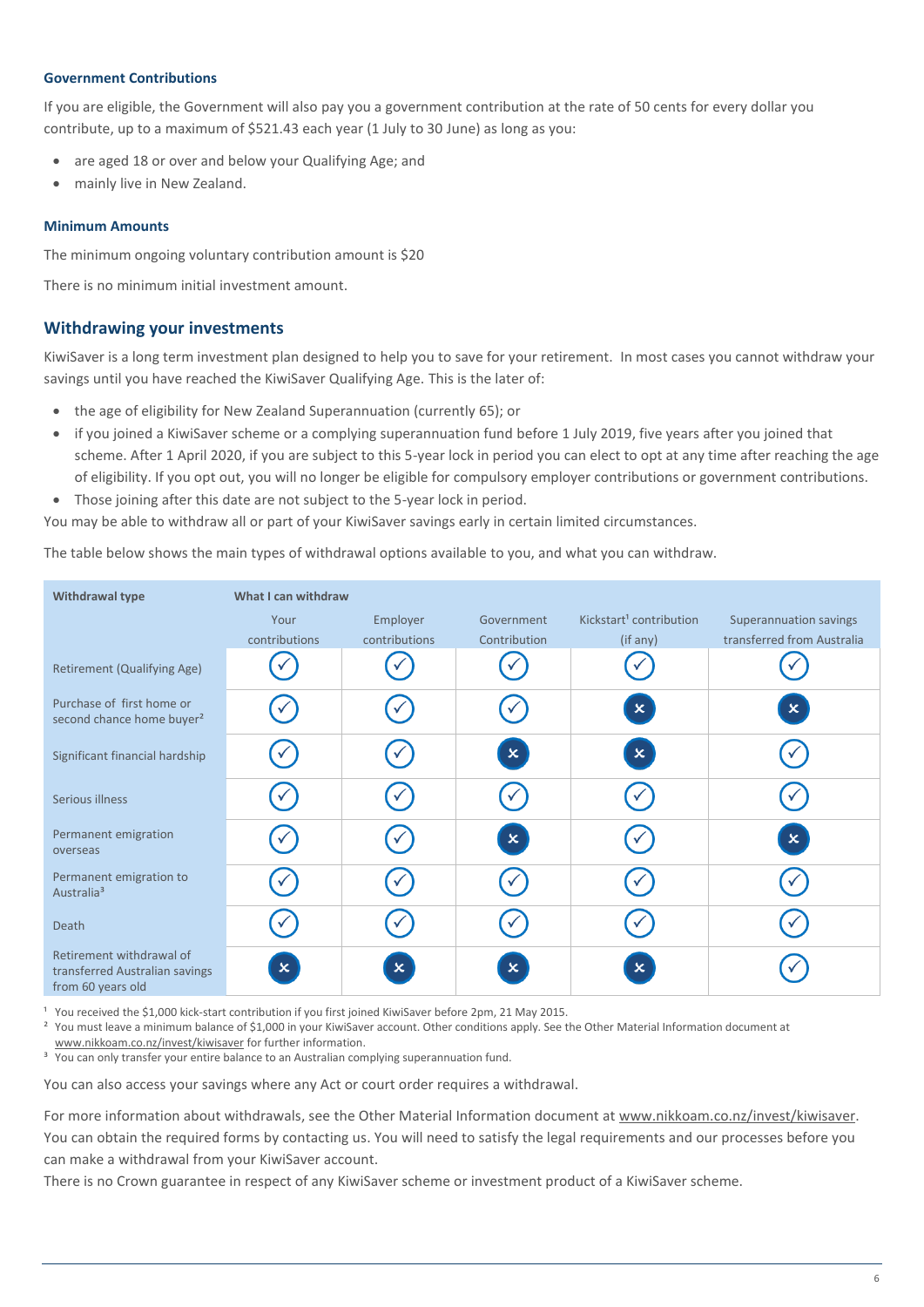#### **How to switch between funds**

You can switch to another fund at any time. Currently, you must switch a minimum of \$250 however we may change this. We may decline or delay the switch without providing a reason. Switches in any calendar year are limited to 12. Unless you are switching all of your investment, at least \$250 must remain in the fund. You can obtain the required forms for a switch by contacting us. A switch is treated as an application and withdrawal, so may incur a buy/sell spread.

This PDS is for the Nikko AM KiwiSaver Scheme Diversified Funds. Information on other funds in the Scheme can be found at www.nikkoam.co.nz/invest/kiwisaver:

- Nikko AM KiwiSaver Scheme Single Sector Funds PDS

#### **Responsible investment**

Responsible investment, including environmental, social, and governance considerations, are taken into account in the investment policies and procedures of the Scheme as at the date of this product disclosure statement.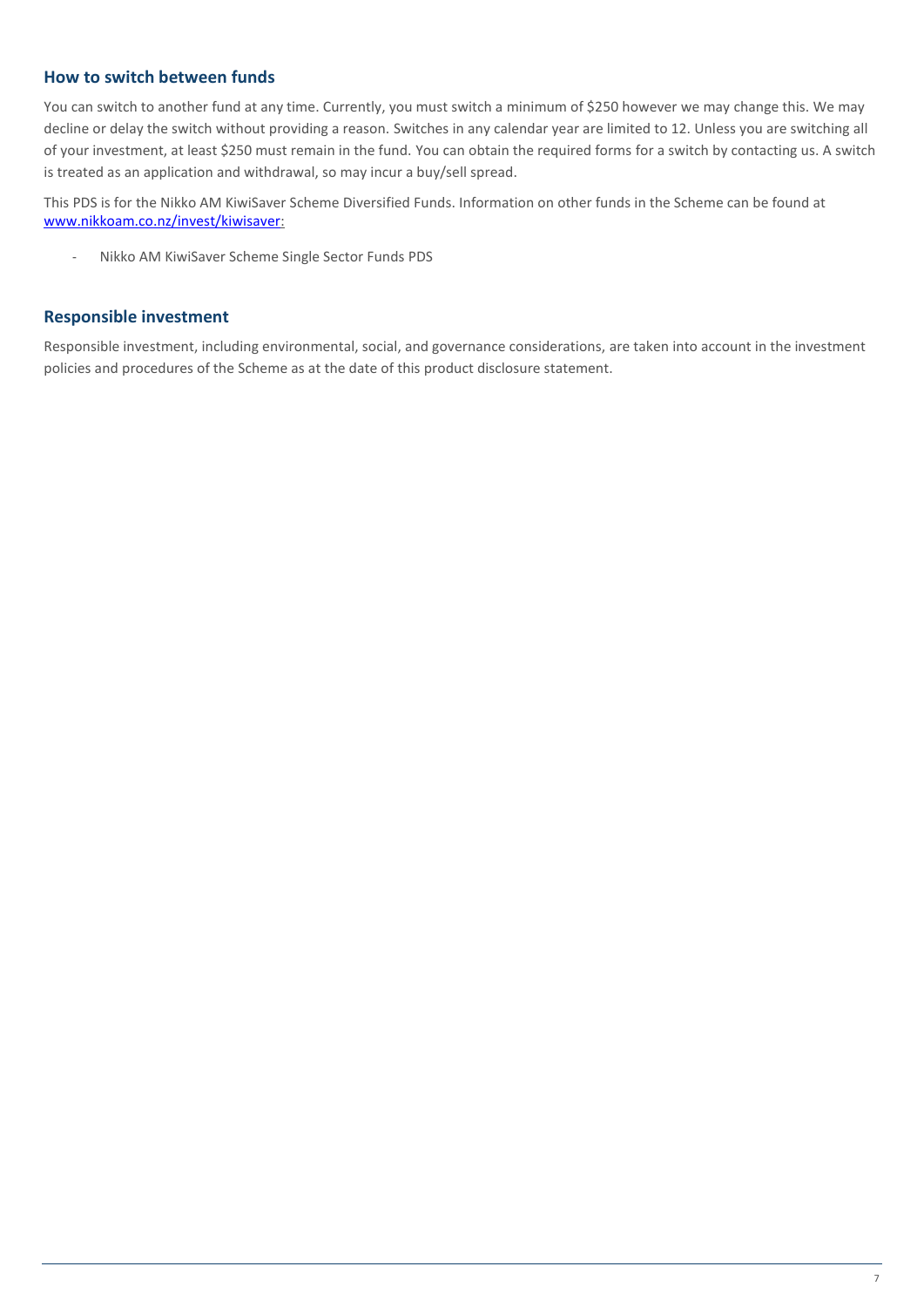# <span id="page-7-0"></span>**3. Description of your investment options**

## **Investment objectives and strategy**

| <b>Fund</b>                                                                                                                                                                                                                                                                                                                                                                                                                                                                                                     | Strategy:                                                                                                                                                | <b>Target asset mix:</b>                                                                                                                            | <b>Minimum</b><br>suggested<br>investment<br>timeframe: |
|-----------------------------------------------------------------------------------------------------------------------------------------------------------------------------------------------------------------------------------------------------------------------------------------------------------------------------------------------------------------------------------------------------------------------------------------------------------------------------------------------------------------|----------------------------------------------------------------------------------------------------------------------------------------------------------|-----------------------------------------------------------------------------------------------------------------------------------------------------|---------------------------------------------------------|
| <b>Conservative Fund</b><br>Fund Objective: To achieve a return which exceeds the benchmark <sup>2</sup><br>by 1.00% p.a. over a rolling three year period before fees, expenses<br>and taxes.<br>Other<br>Australasian<br>5.0%<br>equities<br>Int. fixed<br>8.5%<br>interest<br>Listed<br>17.5%<br>property<br>5.0%<br>Alt.<br>5.0%<br>Int. equities<br>14.0%<br>Growth<br>27.5%<br>Cash and<br>cash<br>equivalents<br>15.0%<br>Income<br>67.5%<br>NZ fixed interest<br>35.0%<br>Source: Nikko AM <sup>3</sup> | To invest across a range of<br>actively managed funds to<br>create a diversified<br>portfolio with a focus on<br>lower risk assets.                      | Targets 100%<br>investment in the Nikko<br>AM Wholesale<br>Conservative Fund.<br>Risk Indicator <sup>1</sup> :<br>3<br>Volatility:<br>Low to medium | Two years                                               |
| <b>Balanced Fund</b><br>Fund Objective: To achieve a return which exceeds the benchmark <sup>2</sup><br>by 1.50% p.a. over a rolling three year period before fees, expenses<br>and taxes.<br>Australasian<br>Other<br>equities<br>15.0%<br>21.0%<br>Alternative<br>15.0%<br>Int. fixed<br>interest<br>10.0%<br>Growth<br>Listed<br>55.0%<br>property<br>5.0%<br>Int.<br>Income<br><u>equities</u><br>30.0%<br>29.0%<br>NZ fixed<br>interest<br>20.0%<br>Source: Nikko AM <sup>3</sup>                          | To invest across a range of<br>actively managed funds to<br>create a diversified<br>portfolio with a balanced<br>mix of lower and higher risk<br>assets. | Targets 100%<br>investment in the Nikko<br>AM Wholesale Balanced<br>Fund.<br>Risk Indicator <sup>1</sup> :<br>4<br>Volatility:<br>Medium to high    | Three years                                             |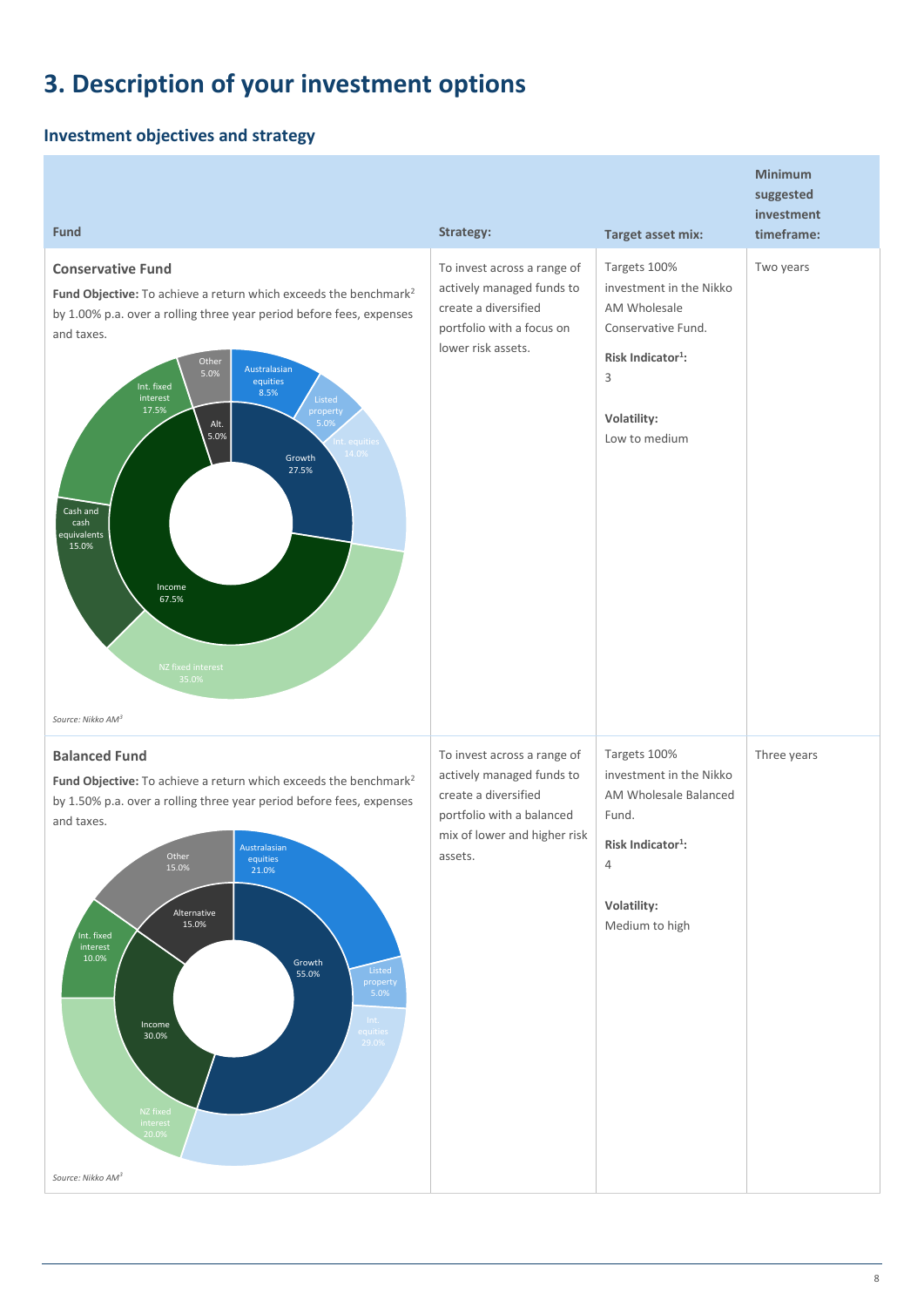| <b>Fund</b>                                                                                                                                                                                                                                                                                                                                                                                               | Strategy:                                                                                                                            | <b>Target asset mix:</b>                                                                                                         | <b>Minimum</b><br>suggested<br>investment<br>timeframe: |
|-----------------------------------------------------------------------------------------------------------------------------------------------------------------------------------------------------------------------------------------------------------------------------------------------------------------------------------------------------------------------------------------------------------|--------------------------------------------------------------------------------------------------------------------------------------|----------------------------------------------------------------------------------------------------------------------------------|---------------------------------------------------------|
| <b>Growth Fund</b><br>Fund Objective: To achieve a return which exceeds the benchmark <sup>2</sup><br>by 2.00% p.a. over a rolling three year period before fees, expenses<br>and taxes.<br>Australasian<br>Other<br>equities<br>10.0%<br>34.0%<br>Int. fixed<br>interest<br>Alternative<br>Growth<br>6.0%<br>10.0%<br>78.0%<br>NZ fixed<br>Income<br>interest<br>12.0%<br>6.0%<br>Int. equities<br>44.0% | To invest across a range of<br>actively managed funds to<br>create a diversified<br>portfolio with a focus on<br>higher risk assets. | Targets 100%<br>investment in the Nikko<br>AM Wholesale Growth<br>Fund.<br>Risk Indicator <sup>1</sup> :5<br>Volatility:<br>High | Five years                                              |
| Source: Nikko AM <sup>3</sup>                                                                                                                                                                                                                                                                                                                                                                             |                                                                                                                                      |                                                                                                                                  |                                                         |

<sup>1</sup> As the funds have existed for less than 5 years, market index returns, wholesale fund returns and actual fund returns for the 5 year period to December 2021 have been used to calculate the risk indicators, therefore, the risk indicator may provide a less reliable indicator of the potential future volatility of the funds.

<sup>2</sup> The benchmark return is a composite index. More information is available in the SIPO for the Scheme.

<sup>3</sup> More information on the Income, Growth and Alternative Categories is available in the SIPO for the Scheme.

More details on the aim and investment strategy of each fund are set out in the Statement of Investment Policy and Objectives (**SIPO**) for the Scheme. We may change the SIPO from time to time by prior notice to the supervisor, without notifying you. Material changes will be advised in the Scheme's annual report. The current SIPO can be found on the Disclose register at

#### [www.business.govt.nz/disclose.](http://www.business.govt.nz/disclose)

Further information about the assets in a fund can be found in the fund updates (when available) at [www.nikkoam.co.nz/invest/kiwisaver.](http://www.nikkoam.co.nz/invest/kiwisaver)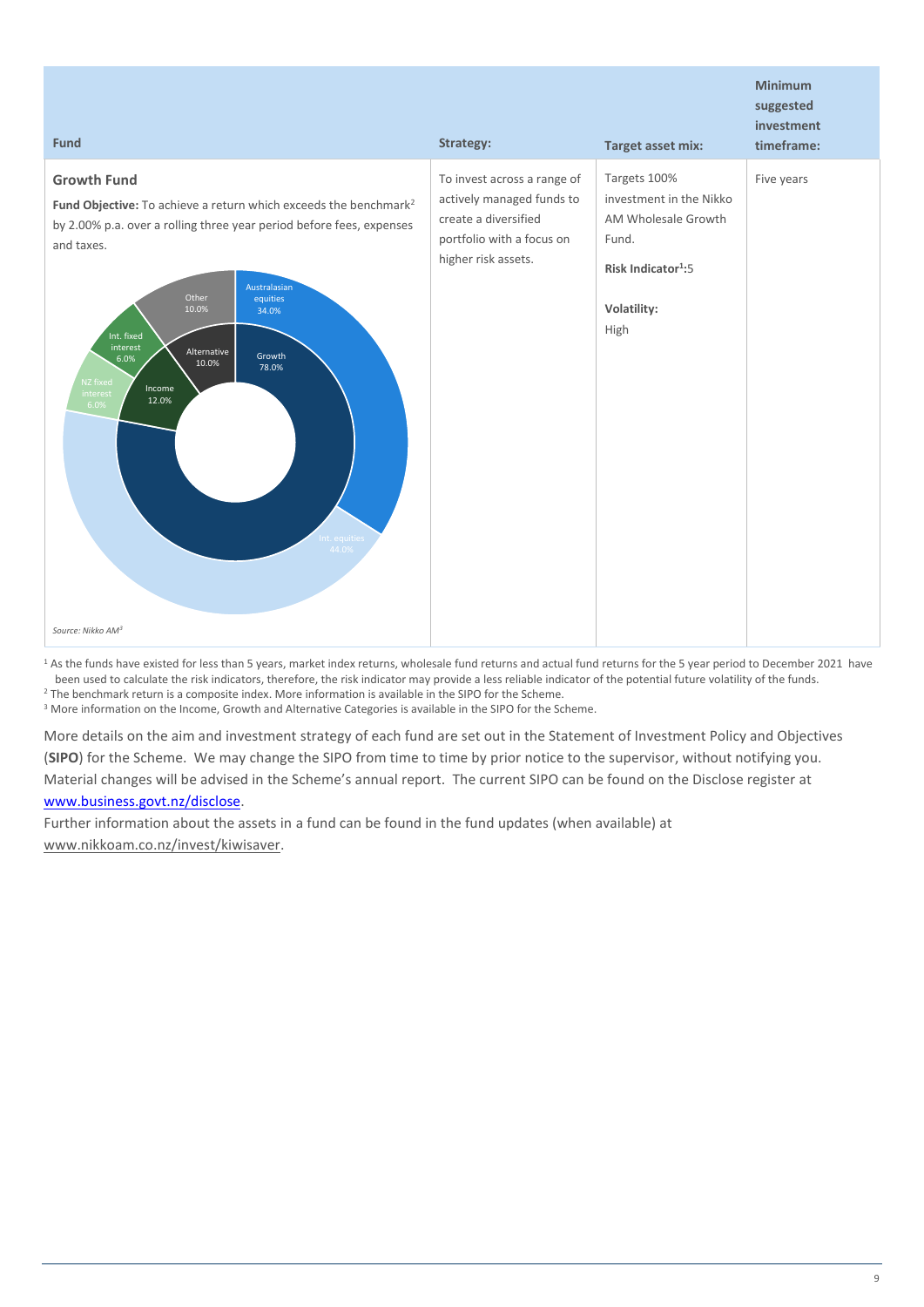# <span id="page-9-0"></span>**4. What are the risks of investing?**

### **Understanding the risk indicator**

Managed funds in New Zealand must have a standard risk indicator. The risk indicator is designed to help investors understand the uncertainties both for loss and growth that may affect their investment. You can compare funds using the risk indicator.



For each funds Risk Indicator for each fund, see the "Key Information Summary" Section.

The risk indicator is rated from 1 (low) to 7 (high). The rating reflects how much the value of the fund's assets goes up and down (volatility). A higher risk generally means higher potential returns over time, but more ups and downs along the way.

To help you clarify your own attitude to risk, you can seek financial advice or work out your risk profile at [www.sorted.org.nz/tools/investor-kickstarter.](http://www.sorted.org.nz/tools/investor-kickstarter)

Note that even the lowest category does not mean a risk-free investment, and there are other risks (described under the heading "Other specific risks") that are not captured by this rating.

This risk indicator is not a guarantee of a fund's future performance. The risk indicator is based on market index returns, wholesale fund returns and actual fund returns for the period from January 2016 to December 2020. While risk indicators are usually relatively stable, they do shift from time to time. You can see the most recent risk indicator in the latest fund update for the fund.

### **General investment risks**

Some of the things that may cause a fund's value to move up and down, which affect the risk indicator, are:

**Asset allocation** will impact the overall returns of the fund as the largest determinant of returns and volatility is the proportionate allocation to different underlying assets.

**Interest rates:** An increase in interest rates results in the capital value of fixed interest investments falling. A decrease in interest rates results in the capital value of fixed interest investments rising.

**Market**: Economic, technological, political and legal factors and market sentiment can change. These changes may affect the value of financial products in investment markets, a fund's investments and the value of the units in the fund.

**Credit**: Interest earning securities represent loans to borrowers that include central and local government, registered banks and companies. Credit risk is the risk that a borrower may default on interest or capital repayments.

**Currency**: When the NZ currency appreciates or depreciates relative to the currency of the country in which the fund invests, the return on or value of your investment may be reduced where the NZ dollar rises or falls relative to other currencies.

**Company specific**: A specific company's business outlook may deteriorate because of management changes, strategy decisions, competitor activities or declining demand for its products or services. Where a fund invests in the securities of companies affected by these circumstances, investors' returns from their investment may be negatively affected.

**Liquidity**: An investment may not be able to be sold quickly enough to prevent or minimise a loss. A lack of liquidity may also affect the amount of time it takes to satisfy withdrawal requests.

**Derivative**: We will enter into foreign currency exchange contracts to manage currency exposures. We may also enter into other derivative contracts to manage interest rate and credit exposures. Certain risks arise out of the use of derivatives, including significant gains or losses.

More detail on the risks of investing can be found in the "Other Material Information" document on the Scheme's registry entry at [www.business.govt.nz/disclose.](http://www.business.govt.nz/disclose)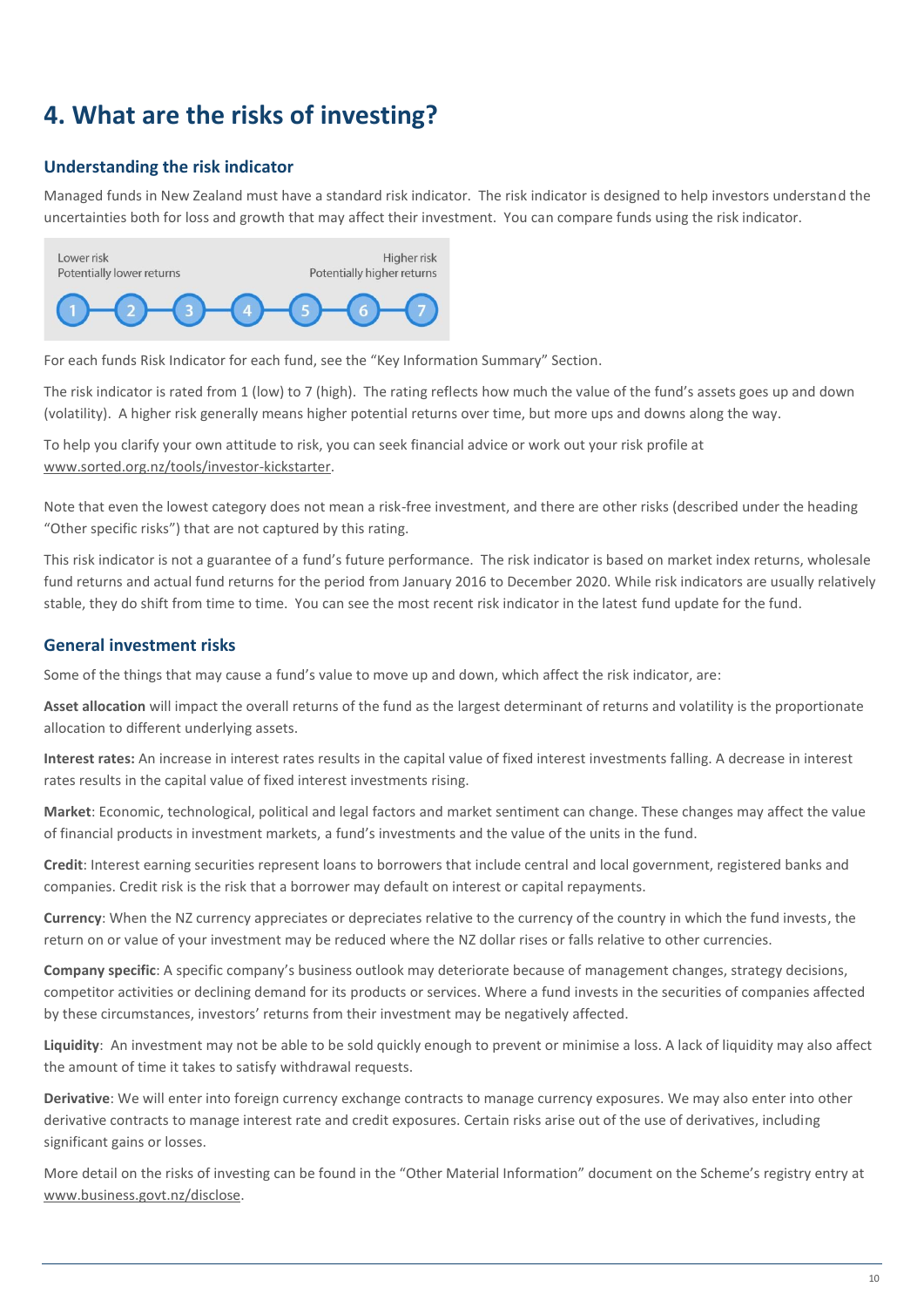### **Other specific risks**

**Short selling:** Some underlying funds that the Conservative, Balanced and Growth Funds invest in can use short selling investment strategies. Short selling is selling financial securities the seller does not own (i.e. borrowing the security from a broker), with the understanding that it must later be repurchased and returned to the broker. If this strategy is implemented there is the additional risk that the security's price increases and a loss is incurred. The maximum limit on the value of securities that can be short sold is a small portion of the underlying funds gross asset values, and those underlying funds make up only a portion of the Conservative, Balanced and Growth Funds' assets. The potential impact on the Conservative, Balanced and Growth Funds is therefore low.

**Leveraged strategy:** The Balanced and Growth Funds invest in the Nikko AM Wholesale Option Fund ("Wholesale Fund"). The Wholesale Fund uses a leveraged investment strategy to simultaneously sell call and put options on long dated government bonds. The Wholesale Fund can incur significant short term losses quickly due to extreme movements (called "volatility") in long-term interest rates. This has the potential to negatively impact the performance of the funds.

**Stock selection risk:** The Balanced and Growth Funds invest in the Nikko AM Wholesale ARK Disruptive Innovation Fund which in turn invests in the ARK Disruptive Innovation Fund (the "Underlying Fund"). The Underlying Fund invests in companies that the investment manager believes are capitalising on disruptive innovation and developing technologies to displace older technologies or create new markets, there is a risk these companies may in fact not do so or that initially they develop a novel technology which may not be able to capitalise on the technology. Companies that develop disruptive technologies may also face political or legal attacks from competitors, industry groups or local and national governments.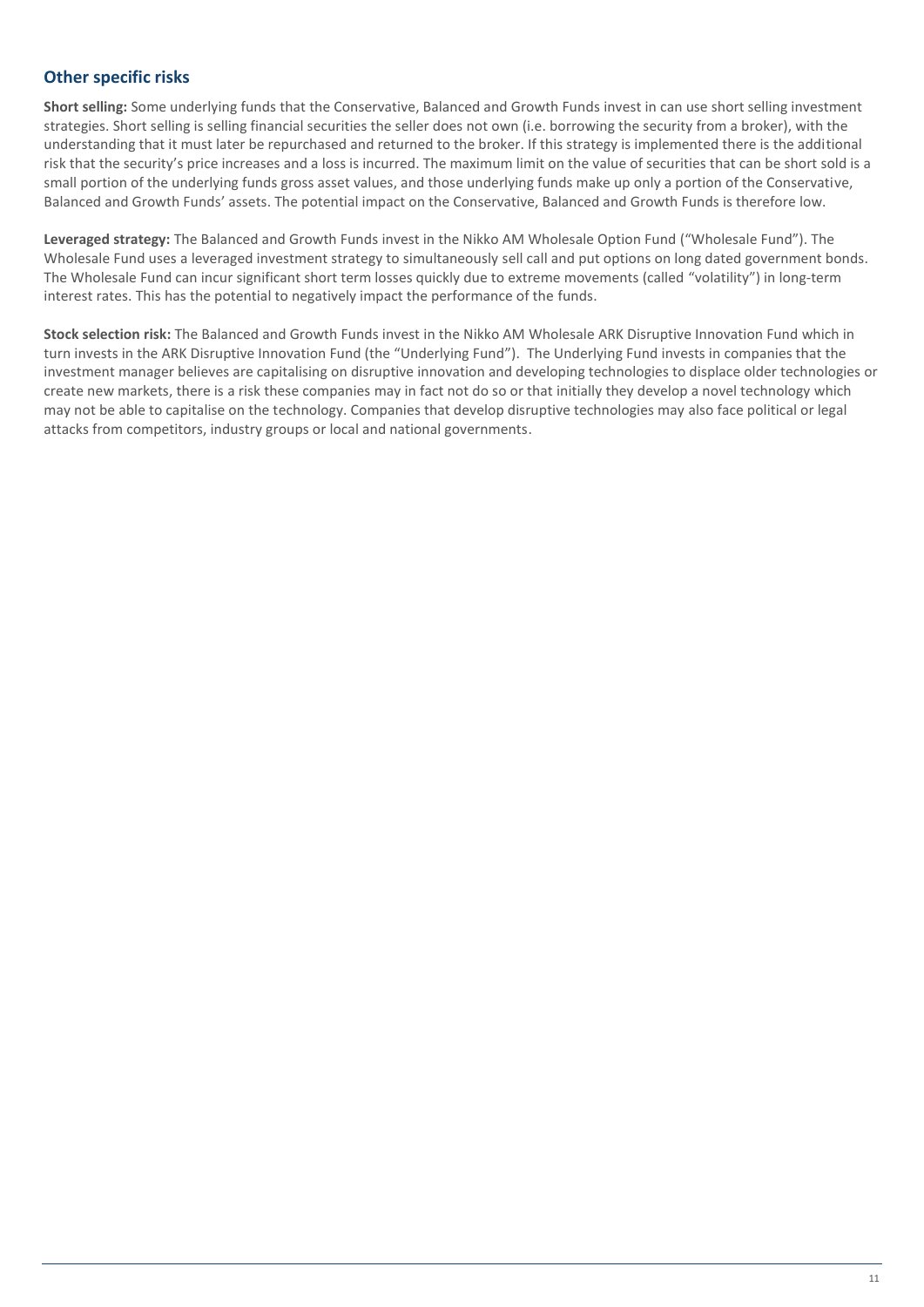# <span id="page-11-0"></span>**5. What are the fees?**

You will be charged fees for investing in the Scheme. Fees are deducted from your investment and will reduce your returns. If we invest in other funds, those funds may also charge fees. Fees are charged in two ways:

- regular charges (e.g. annual fund charges). Small differences in these fees can have a big impact on your investment over the long term.
- one-off fees (e.g. individual action fees).

| <b>Fund</b>          | Management Fee (% p.a. of NAV) | <b>Estimated performance-based fee and</b><br>Other Expenses (charged by the<br>underlying funds) % p.a. of NAV | <b>Estimated total annual fund charges</b><br>% p.a. of NAV. |
|----------------------|--------------------------------|-----------------------------------------------------------------------------------------------------------------|--------------------------------------------------------------|
| Conservative Fund    | 0.60%                          | 0.11%                                                                                                           | 0.71%                                                        |
| <b>Balanced Fund</b> | 0.70%                          | 0.24%                                                                                                           | 0.94%                                                        |
| Growth Fund          | 0.95%                          | 0.14%                                                                                                           | 1.09%                                                        |

**Other charges**: In addition you will be charged a member fee of \$30 p.a., irrespective of how many funds you invest in.

**GST:** All fees and expenses are inclusive of GST where applicable.

#### **Annual fund charges**

#### **Management Fee**

We charge an annual management fee to each fund which is used to pay for the management of the relevant fund's assets, including underlying investment costs, the supervisor's fee and fund administration costs (such as audit fees, registry services and unit pricing).

#### **Other Expenses**

An underlying unrelated fund, into which the Conservative, Balanced and Growth Funds invest, has expenses embedded. An explanation of how these are estimated is included in the Other Material Information document at [www.business.govt.nz/disclose.](http://www.business.govt.nz/disclose)

The funds invest in funds managed by us. Apart from the performance fees described below, no other fees are charged by the underlying Nikko AM funds.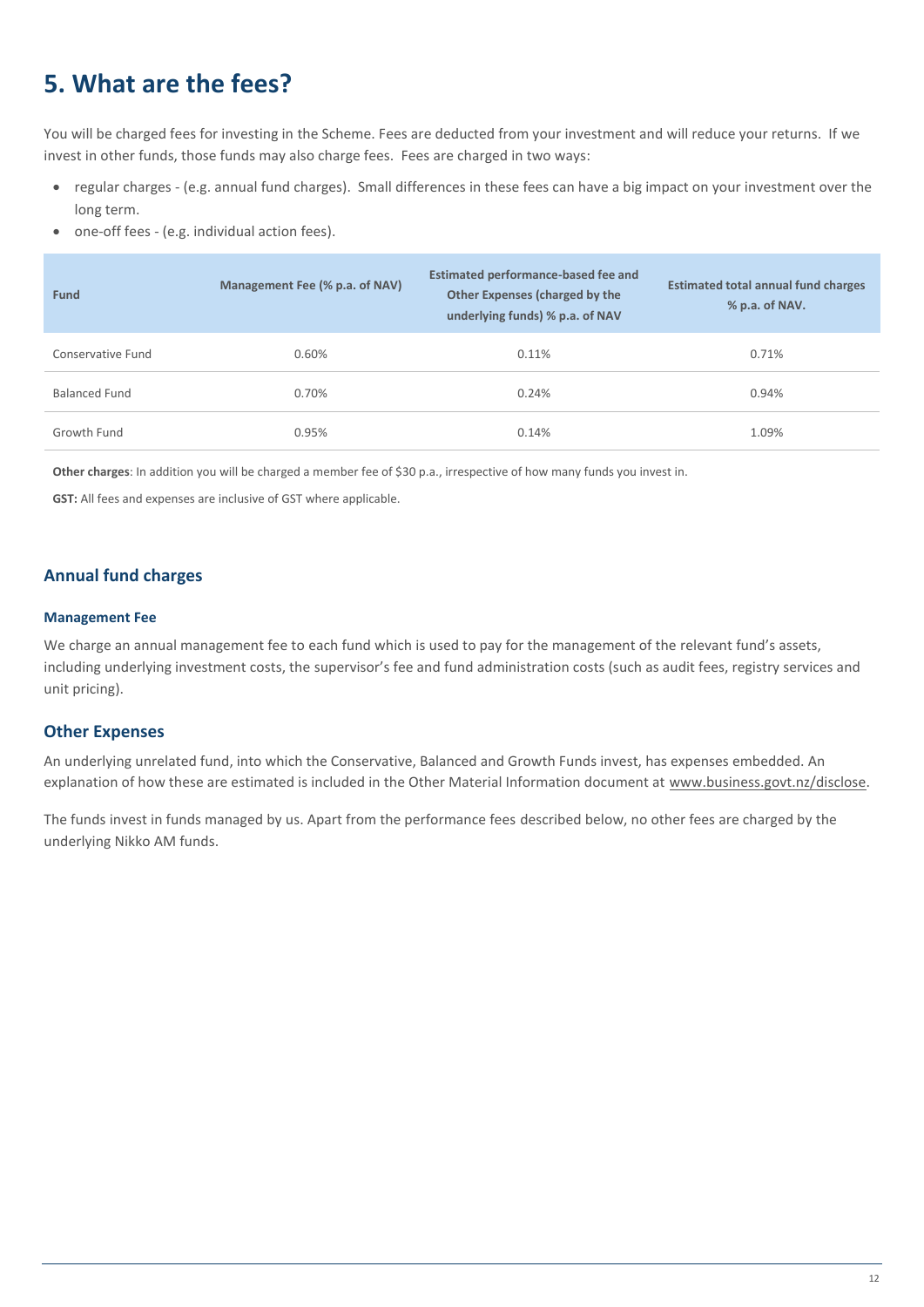### **Performance-based fees**

- The Balanced and Growth Funds invest indirectly into the Nikko AM Wholesale Concentrated Equity Fund which charges a performance-based fee, payable to us, of 10% of gains above the "hurdle-rate";
- The Balanced and Growth Funds invest indirectly into the Nikko AM Wholesale Option Fund which charges a performancebased fee, payable to us, of 15% of gains above the **"**hurdle-rate**"**.

The "**hurdle-rate**" is the minimum return a fund must achieve before being able to charge a performance-based fee. The hurdlerates are:

- Nikko AM Wholesale Concentrated Equity Fund: 5% above the RBNZ Official Cash Rate over a 12 month financial period.
- Nikko AM Wholesale Option Fund: 4% above the S&P/NZX Bank Bills 90-Day Index over a 12 month financial period.

Performance-based fees are only payable where the return is above the hurdle rate and the fund value exceeds the relevant "**highwater mark"** (the value the fund must reach before the Manager can charge a performance fee). A high-water mark ensures that if the fund loses value over a period, we must make up those losses before receiving a performance-based fee.

For further information on performance-based fees see our Other Material Information document at www.nikkoam.co.nz/invest/kiwisaver.

### **Individual action fees and trading costs**

There are currently no contribution, establishment, termination, withdrawal or switching fees being charged to the funds offered under this PDS. We can introduce these fees in the future as set out in the Trust Deed.

You may be charged other fees on an individual basis for investor-specific decisions or actions.

#### **Buy/sell spreads**

A buy/sell spread is to ensure that if a transaction occurs in a fund because an investor is buying or selling units, that this investor pays this cost and not the other unit holders in the fund.

The transaction costs that buy/sell spreads offset are specific costs that are incurred when securities are bought or sold, for example, a cost would be a fee paid to a share broker to buy and sell shares.

At times of heightened market volatility there may not be the normal number of buyers and sellers of securities, which can lead to a material difference between the price you would pay to buy a security and the price you would receive for selling it. We will amend the buy/sell spread in our funds to ensure that this cost difference is borne by those who are transacting and not the other unit holders.

Buy/sell spreads vary by fund and we may change the spreads from time to time to reflect the latest brokerage costs and market conditions. For the most up to date spreads see <https://www.nikkoam.co.nz/invest/buy-sell-spreads>

Further information is available in the Buy/Sell Spread document on Disclose at [www.business.govt.nz/disclose](http://www.business.govt.nz/disclose)

#### **Servicing and advice fees (applies only with your agreement and if you are receiving financial advice)**

If we have received a letter of instruction from you to deduct an agreed fee payable to your financial adviser, we will deduct that agreed fee as a servicing and advice fee. This fee is capped at 0.50% per annum (incl. GST), and is paid monthly by redemption of units you hold, until you advise us that you no longer wish us to pay that fee.

Further information is available in the Servicing and Advice Fees document on Disclose at [www.business.govt.nz/disclose](http://www.business.govt.nz/disclose).

#### **Nikko AM NZ distribution fee**

We act as distributor for JP Morgan Alternative Asset Management ("JPMAAM") in New Zealand. We receive a fee for arrangement of the investment of the Conservative, Balanced and Growth Funds in JPMAAM's investment vehicles. This fee is paid to Nikko AM NZ from the management fee that JPMAAM charges the unrelated underlying fund. Therefore, it doesn't affect returns to investors.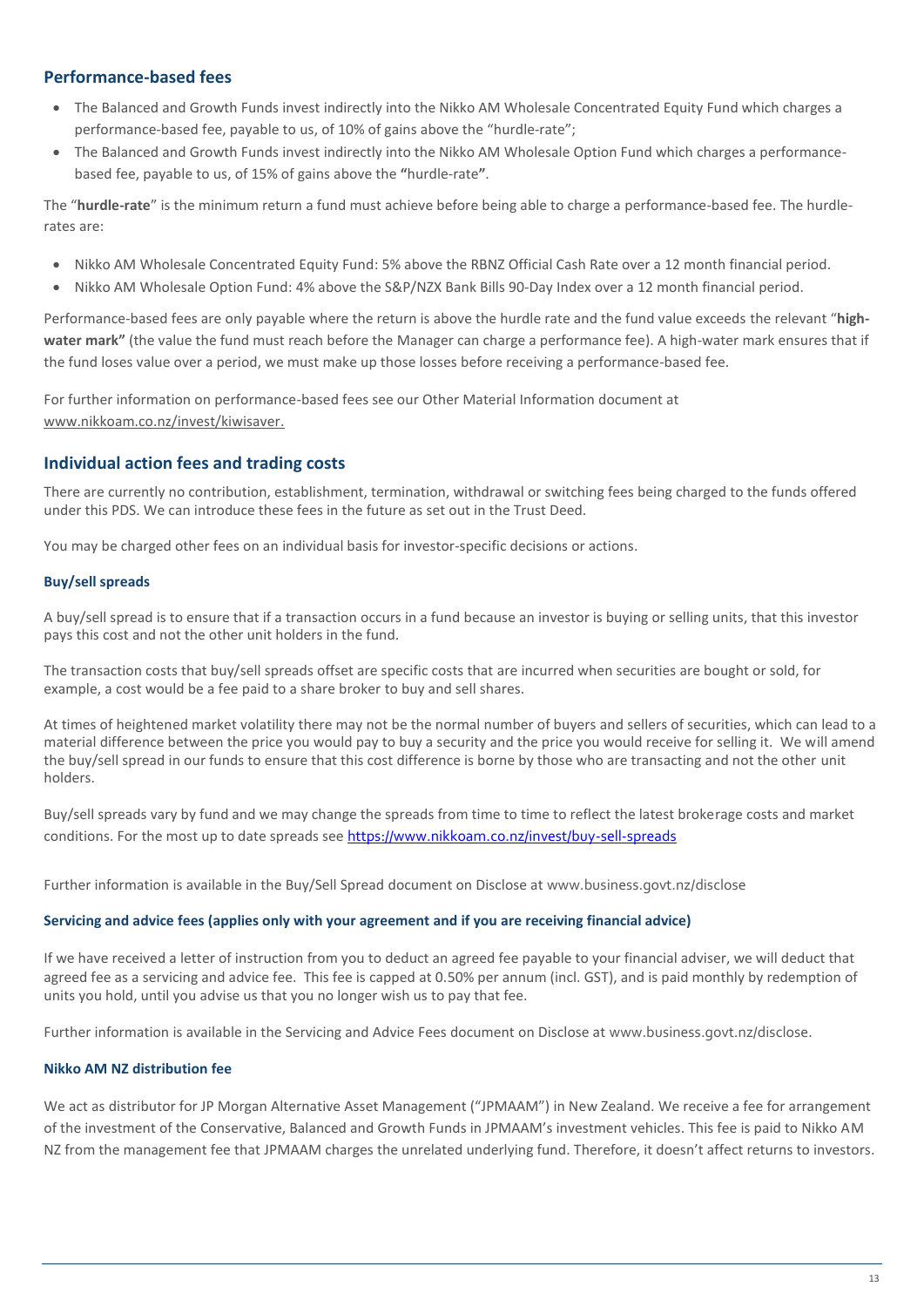### **Other charges**

#### **Member fee**

The member fee is calculated at the rate of \$2.50 per member per calendar month (or part month) and represents an annual fee of \$30. It is used to pay for the general administration of your account.

#### **Example of how fees apply to investors**

Simon invests \$10,000 in the Growth Fund. The starting value of his investment is \$10,000.

A buy spread of 0.13% is incorporated in the unit price that he pays for his investment. This equates to \$13.1

This brings the starting value of his investment to \$9,987.

He is charged management and administration fees, which work out to about \$108.86 (1.09% of \$9,987). These fees might be more or less if his account balance has increased or decreased over the year.

Over the next year, Simon pays other charges of \$30.

### **Estimated total fees for the first year**

Individual action fees: \$50 (if you have agreed to a servicing and advice fee of 0.50%)

Fund charges: \$108.86

Other charges: \$30

Trading costs: \$13<sup>1</sup>

See the latest fund update for an example of the actual returns and fees investors were charged over the past year.

<sup>1</sup>Based on most recent spread applied to the fund at the date of this PDS. See <https://www.nikkoam.co.nz/invest/buy-sell-spreads> for current buy/sell spreads

This example applies only to the Growth Fund. If you are considering investing in other funds or investment options in the Scheme, this example may not be representative of the actual fees you may be charged.

#### **The fees can be changed**

We can introduce new fees or change the annual fund charges and other fees outlined in this section. Any change to the fees will be made in accordance with the Nikko AM NZ Trust Deed.

Nikko AM must publish a fund update for each fund showing the fees actually charged during the most recent year. Fund updates, including past updates, are available a[t www.nikkoam.co.nz/invest/kiwisaver.](http://www.nikkoam.co.nz/invest/kiwisaver)

# <span id="page-13-0"></span>**6. What taxes will you pay?**

The funds are portfolio investment entities. The amount of tax you pay is based on your prescribed investor rate (PIR). To determine your PIR, go to <https://www.ird.govt.nz/roles/portfolio-investment-entities/find-my-prescribed-investor-rate>. If you are unsure of your PIR, we recommend you seek professional advice or contact the Inland Revenue Department. It is your responsibility to tell Nikko AM your PIR when you invest or if your PIR changes. If you do not tell Nikko AM, a default rate may be applied. If the rate applied to your PIE income is lower than your correct PIR, you will be required to pay any tax shortfall as part of the income tax year-end process. If the rate applied to your PIE income is higher than your PIR, any tax over-withheld will be used to reduce any income tax liability you may have for the tax year and any remaining amount will be refunded to you.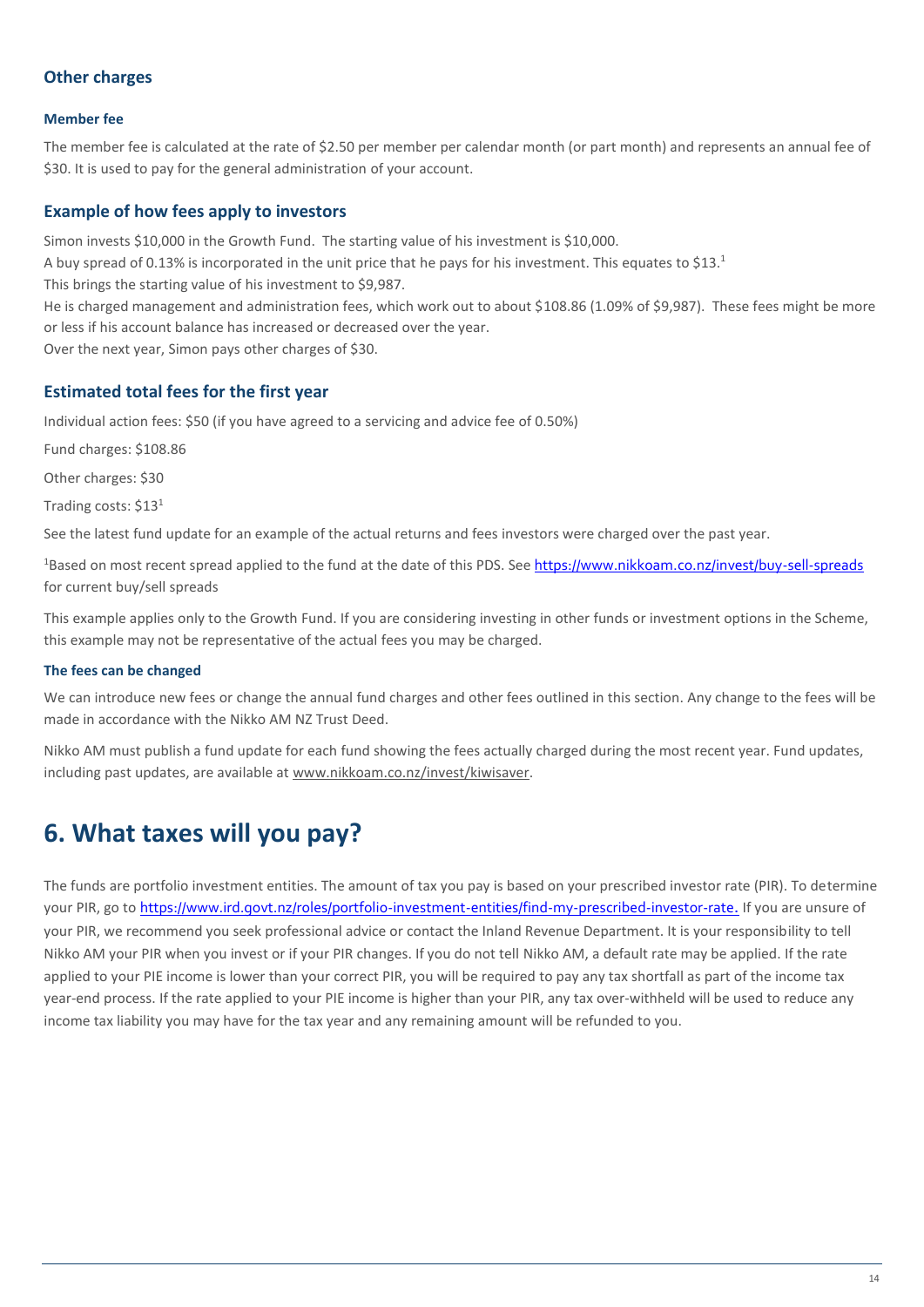# <span id="page-14-0"></span>**7. Who is involved?**

### **About Nikko Asset Management New Zealand Limited**

Nikko AM is a wholly owned subsidiary of Nikko Asset Management Co., Ltd, headquartered in Japan. Nikko Asset Management has investment professionals across the world's major financial centres.

You can contact us:

- Phone: 09 307 6388
- Freephone: 0800 303 308
- Email: [NZenquiries@nikkoam.com](mailto:NZenquiries@nikkoam.com)
- Write: PO Box 3892, Shortland Street, Auckland 1140

### **Who else is involved?**

| Party         | <b>Name</b>                                                         | <b>Role</b>                                                                                              |
|---------------|---------------------------------------------------------------------|----------------------------------------------------------------------------------------------------------|
| Supervisor    | <b>Public Trust</b>                                                 | Supervisor of the Scheme and responsible for monitoring our compliance with our<br>obligations.          |
| Custodian     | <b>BNP Paribas Fund Services</b><br>Australasia Pty Limited ("BNP") | Appointed by the Supervisor to hold all of the assets of the funds on trust on behalf of<br>the members. |
| Administrator | <b>BNP</b>                                                          | Perform services including fund valuation, unit pricing, fund accounting and PIE fund<br>administration. |
| Registrar     | <b>MMC</b> Limited                                                  | Perform unit registry services.                                                                          |
| Auditor       | KPMG                                                                | Auditor of the Scheme.                                                                                   |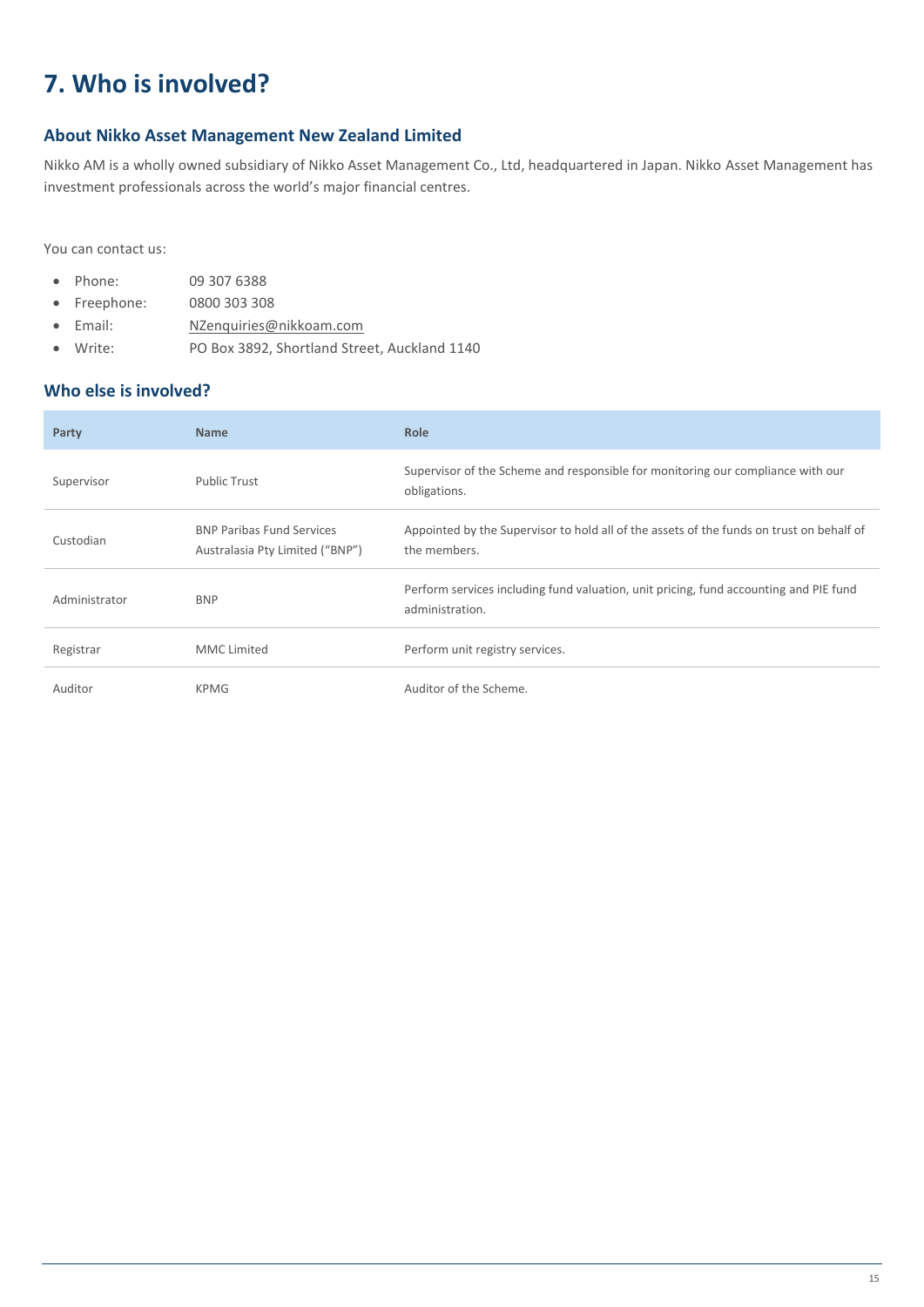# <span id="page-15-0"></span>**8. How to complain**

Any complaints about the Scheme may be referred to the Manager via the contact details provided under Section 7 of the PDS.

You can also complain to the supervisor at:

#### **Public Trust**

Level 16, SAP Tower 151 Queen Street Auckland Private Bag 5902, Wellington 6140 0800 371 471 [CTS.enquiry@publictrust.co.nz](mailto:CTS.enquiry@publictrust.co.nz) [www.publictrust.co.nz/corporate-trustee-services](http://www.publictrust.co.nz/corporate-trustee-services)

The Manager and the supervisor are both members of Financial Services Complaints Limited's independent dispute resolution scheme. If you have made a complaint to us and it has not been resolved within 40 days or if you are dissatisfied with the proposed resolution, you can refer it to:

information about referring a complaint to Financial Services Complaints Limited can be found a[t www.fscl.org.nz.](http://www.fscl.org.nz/)

### **Financial Services Complaints Limited**

4th Floor, 101 Lambton Quay, Wellington 6011 Financial Services Complaints Limited, PO Box 5967, Lambton Quay, Wellington 6140 [info@fscl.org.nz](mailto:info@fscl.org.nz) 0800-347-257 Financial Services Complaints Limited will not charge a fee to any complainant to investigate or resolve a complaint. Further